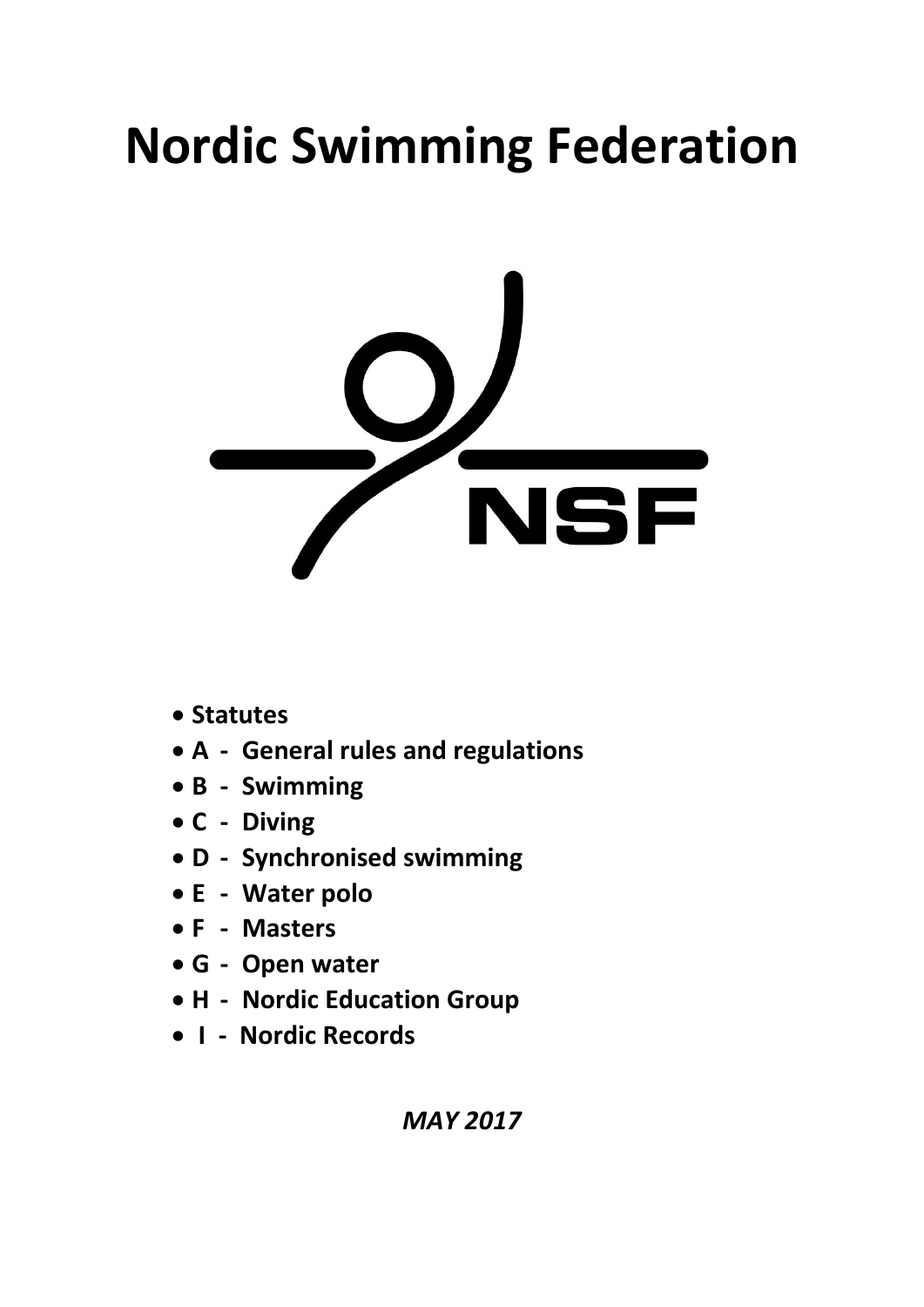# **CONTENTS**

| <b>Statutes of the Nordic Swimming Federation</b>     | Page                                                                                                         | 3    |    |
|-------------------------------------------------------|--------------------------------------------------------------------------------------------------------------|------|----|
| A - General rules and regulations                     | Page                                                                                                         | 6    |    |
| <b>B</b> - Swimming                                   |                                                                                                              | Page | 8  |
| 1.<br>2.                                              | Nordic Championships<br>Nordic Age Group Championships                                                       |      |    |
| C - Diving                                            |                                                                                                              | Page | 11 |
| 1.                                                    | Nordic Junior and Senior Championships                                                                       |      |    |
| <b>D</b> - Synchronised swimming                      |                                                                                                              | Page | 12 |
| 1.                                                    | Nordic Junior and Senior Championships                                                                       |      |    |
| E - Water polo                                        |                                                                                                              | Page | 13 |
| 1.<br>2.<br>3.                                        | Nordic Championships for men and women<br>Nordic Junior Championships<br>Nordic Championships for club teams |      |    |
| F - Masters                                           |                                                                                                              | Page | 14 |
| 1.<br>2.                                              | Open Nordic Championships for men and women<br>Nordic Masters Championships in Diving                        |      |    |
| <b>G - Open Water Swimming and Open Water Masters</b> |                                                                                                              | Page | 16 |
| 1.                                                    | Nordic Open Water Championships                                                                              |      |    |
| <b>H</b> - Nordic Education Group                     |                                                                                                              | Page | 18 |
| I - Nordic records                                    |                                                                                                              | Page | 19 |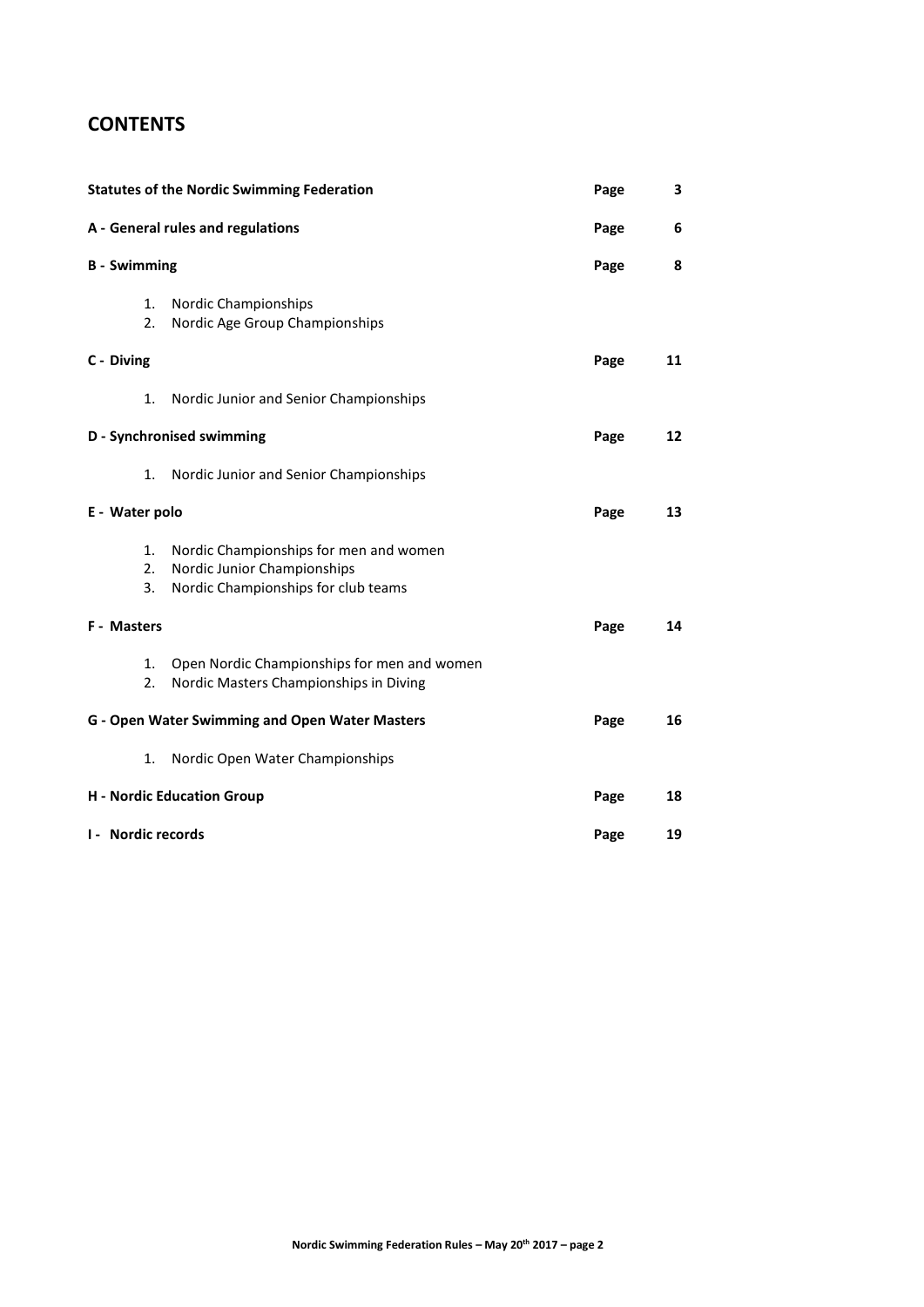# **Statutes of the Nordic Swimming Federation**

## 1

The members of the Nordic Swimming Federation (NSF) are the Danish Swimming Federation, the Faroe Islands Swimming Association, the Finnish Swimming Association, the Norwegian Swimming Federation, the Icelandic Swimming Association, the Swedish Swimming Federation and the Estonian Swimming Federation.

NSF may approve associate members.

# $\overline{2}$

The Nordic Swimming Federation is a collaborative body between the member federations. The goal of the collaboration in the Nordic Swimming Federation is that the Nordic countries represent a common position in international questions, as well as strengthening swimming as a sport in the Nordic region.

# 3

Members and associate members shall be members of FINA and LEN.

#### 4

The Nordic Swimming Federation determines the conditions for Nordic championship competitions and comparable competitions that are designated as Nordic.

#### 5

The bodies of the federation are the congress and the federation board.

Congress is the federation's highest body. Every member has one vote at meetings of the congress. Who exercises this voting right is advised when congress opens. Associated members do not have the right to vote. A simple majority is required for a decision to be valid. No member country may transfer its voting right to the representative of another member country.

The board consists of presidents from each of the member countries. Substitutes may be appointed.

Congress and board meetings are conducted in English.

#### 6

The work of the board is chaired by a president. The presidency and secretariat rotate between the countries in a fixed order.

#### 7

Congress decides the membership fee, which is stated in Swedish kronor (SEK). This fee falls due for payment on 28 February each year.

#### 8

The accounts for each calendar year shall be presented for approval by congress in the currency of the president country.

#### 9

An ordinary congress is held each year. Notification shall be received by member countries and associate members no later than two months before the date of the congress. The agenda and all proposals shall be issued no later than one month before the congress. Proposals for discussion at congress shall be received by the secretariat of the chair federation no later than eight weeks before the congress date.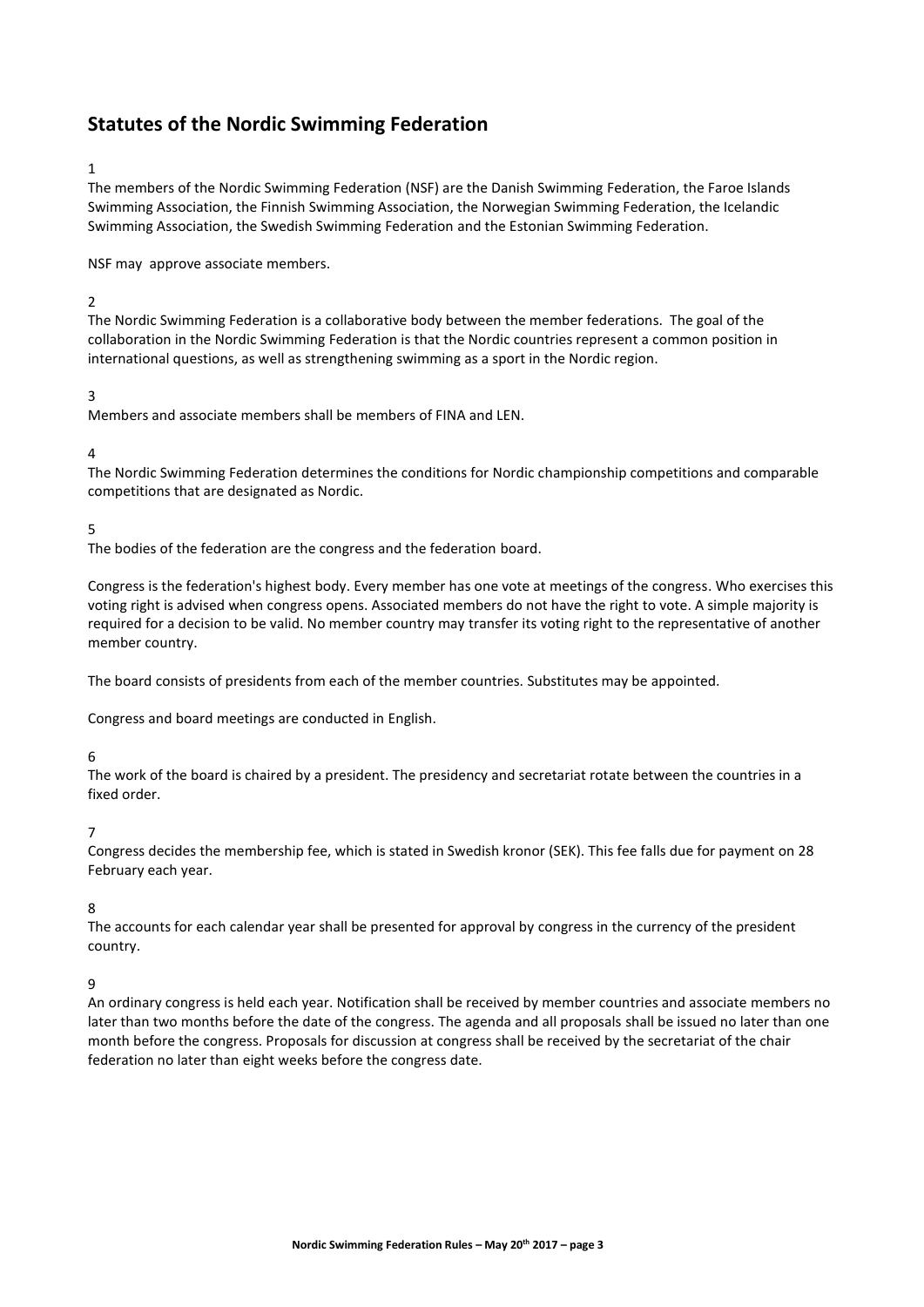The agenda shall include the following points:

- 1. The president's report of activities and the financial report.
- 2. Determination of the dates of all Nordic championships for the following calendar year and approval of any other events. Congress decides on the locations of championships on the basis of proposals from the respective countries, and in urgent cases may also decide on other matters falling under this item.
- 3. Congress decides on the composition of the Nordic Education Group, as well as other working groups for the development of swimming as a sport in the Nordic region.
- 4. Decision on the amount of the annual fee.
- 5. Discussion of proposals submitted.
- 6. Election of president and announcement of secretary general and secretariat (every four years).

#### $1<sub>0</sub>$

An extraordinary congress meets if the board so decides or if three of the member countries so request. Such a request shall be submitted to the secretariat with a proposed agenda. The president shall then call the extraordinary congress by issuing the agenda no later than thirty days after the representation has been received and congress shall meet no later than 30 days after the notification has been sent.

## 11

A secretariat shall exist for NSF's administration, such as correspondence, minutes of meetings, accounts, etc. The task of maintaining the secretariat shall rotate between the members for a period of four years at a time.

#### 12

The federation's activities between congresses are managed by the federation board. The work of the federation is led by the president. The federation board is deemed to have a quorum when at least half of the representatives of the member countries are present or support the proposal in question by letter. A simple majority is required for a decision. Each member country's board member has one vote.

## 13

The board shall meet at least once per year (cf. statute 4). Further meetings occur as needed. Board meetings shall be called by the president and shall occur if at least three board members so desire. The invitation to the meeting shall be sent at least seven (7) days before the meeting.

## 14

The board shall, in addition to what is mentioned in statute 4:

- a) implement the decisions of congress
- b) prepare the items to be discussed by congress
- c) send an annual report and financial statements to the member federations
- d) handle all current business
- e) decide on the proposals put forward by the respective federations. Decisions on which proposals shall be put forward are decided with a simple majority.
- f) discuss a joint Nordic position on selected items on FINA's and LEN's congress agendas
- g) decide the time and place for the next congress

## 15

The bureau and committee members at LEN and FINA who are elected by members shall be required to give written reports to the federations of members and associate members. Before meetings with the bureau or committee, representatives shall request input from the federations both for items that are on the agenda and also on matters that the countries wish to bring up for discussion. Bureau and committee members shall put forward in their respective bodies the views of the Nordic Swimming Federation or the respective federations.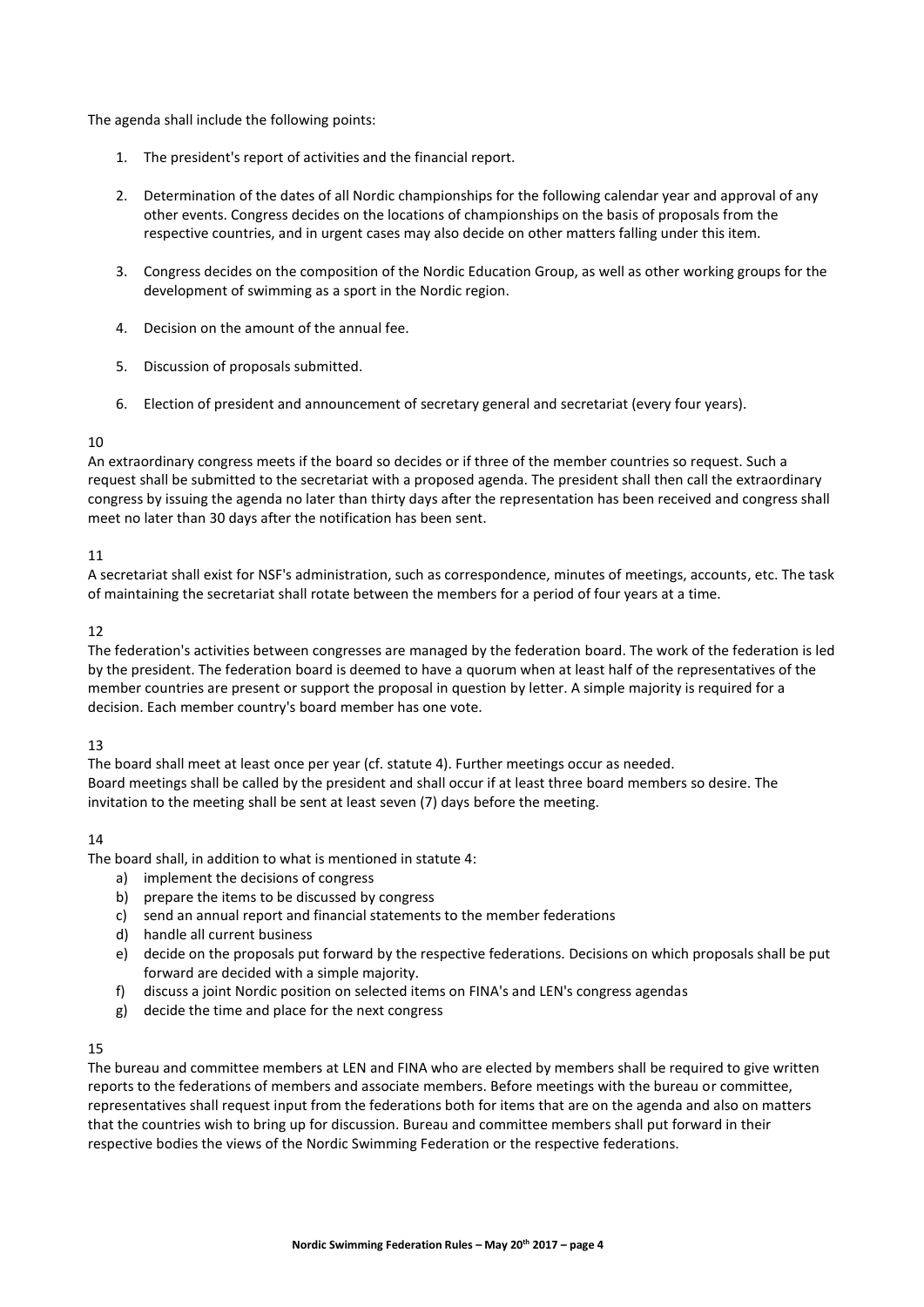# 16

Each federation pays its own expenses for travel and accommodation for its representatives at congress or board meetings.

# 17

Specific provisions have been drawn up for championships. Competitors from member countries and associate members are entitled to participate in Nordic championships. All member federations of FINA may participate in open competitions.

## 18

Amendments to these statutes may only be made by congress and require a two-thirds majority.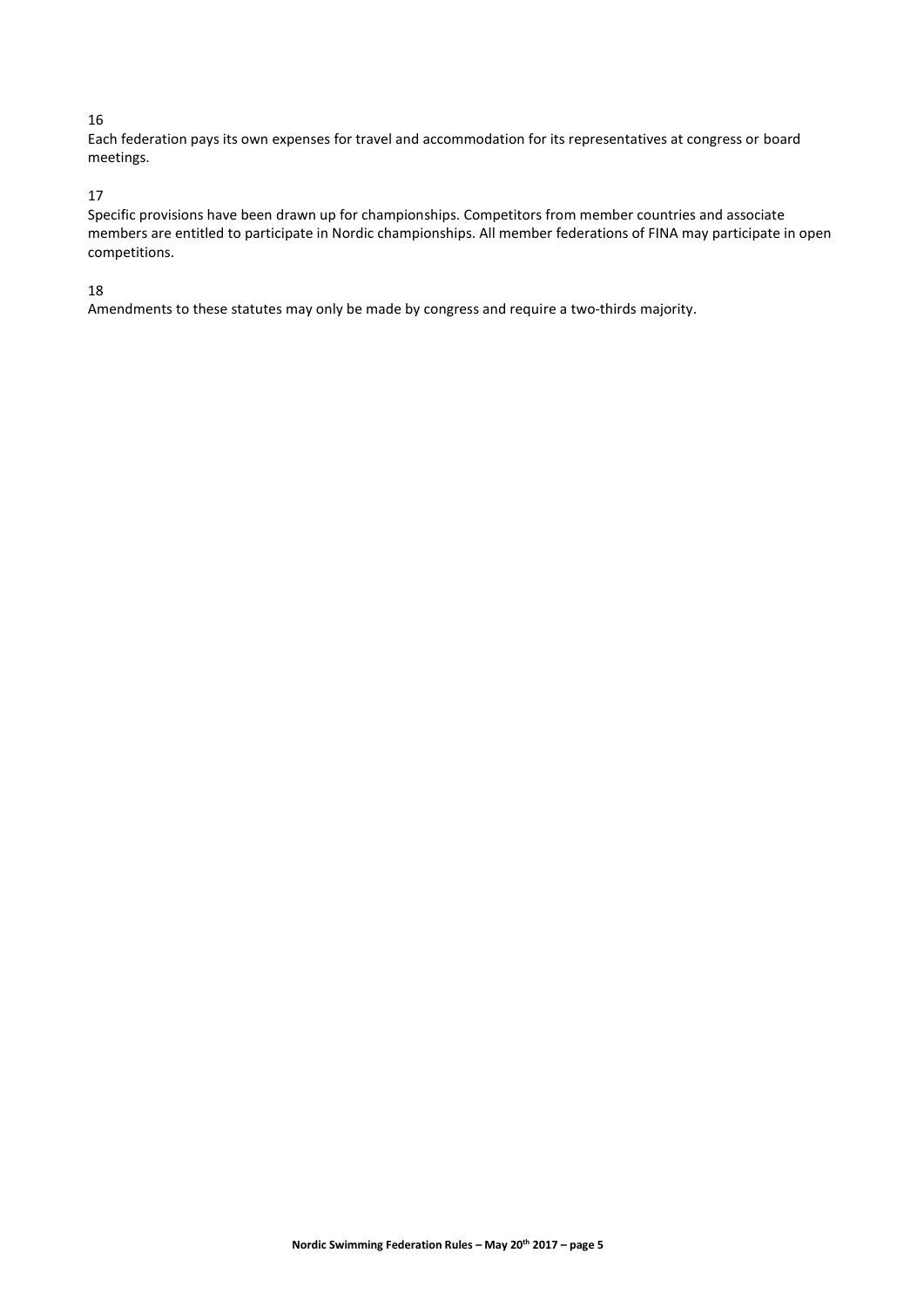# **A - General rules and regulations**

## 1

According to the rules of the Nordic Swimming Federation, all member countries and associate members are entitled to participate in the Nordic Championships.

#### 2

The championships shall be organised by one of the member countries, in accordance with the rotation determined by NSF congress. Member countries that do not wish to organise the championships shall notify the NSF board of this no later than one year before the championships. NSF congress determines sanctions in the event of any breach.

#### 3

Dates of the championships are determined by NSF congress or the secretary general on the basis of proposals from the organisers.

#### 4

The organising country (federation or local organiser) should send invitations to compete to participating countries minimum of three months before the competitions start. The invitation shall be sent to NSF's general secretary.

## 5

Registrations should be made two months before each competition and the final registrations must be in the possession of the organisers no later than 10 days before the first day of competition. At the technical meetings for competitions, changes can be made if the participating countries agree on this. The NSF board determines sanctions in the event of any breach.

#### 6

No entry fees are collected, with the possible exception of all Masters and Open Water Championships. A binding deposit charge may be made for water polo; this shall be adjusted in relation to documented extra expenses.

#### 7

In swimming, diving, synchronised swimming and Open Water Swimming, NSF's championship medals are awarded to swimmers who finish first, second and third in each age group and discipline, and the same for teams in team events. The organiser is responsible for the cost of these. In water polo and masters, prizes are awarded in relation to the respective competition conditions.

#### 8

It is the organiser's responsibility to find the most appropriate accommodation (rooms and food) for participants.

#### 9

In special cases, the NSF board may make exceptions to these competition rules.

## 10

FINA's competition regulations shall be observed in all competitions under the NSF.

#### 11

In order to be able to call a competition a Nordic Championship, participants from at least three Nordic countries must take part.

#### 12

Competition report must be written from each NSF championships. The report shall be sent to NSF's general secretary within two weeks of the championships by organising federation.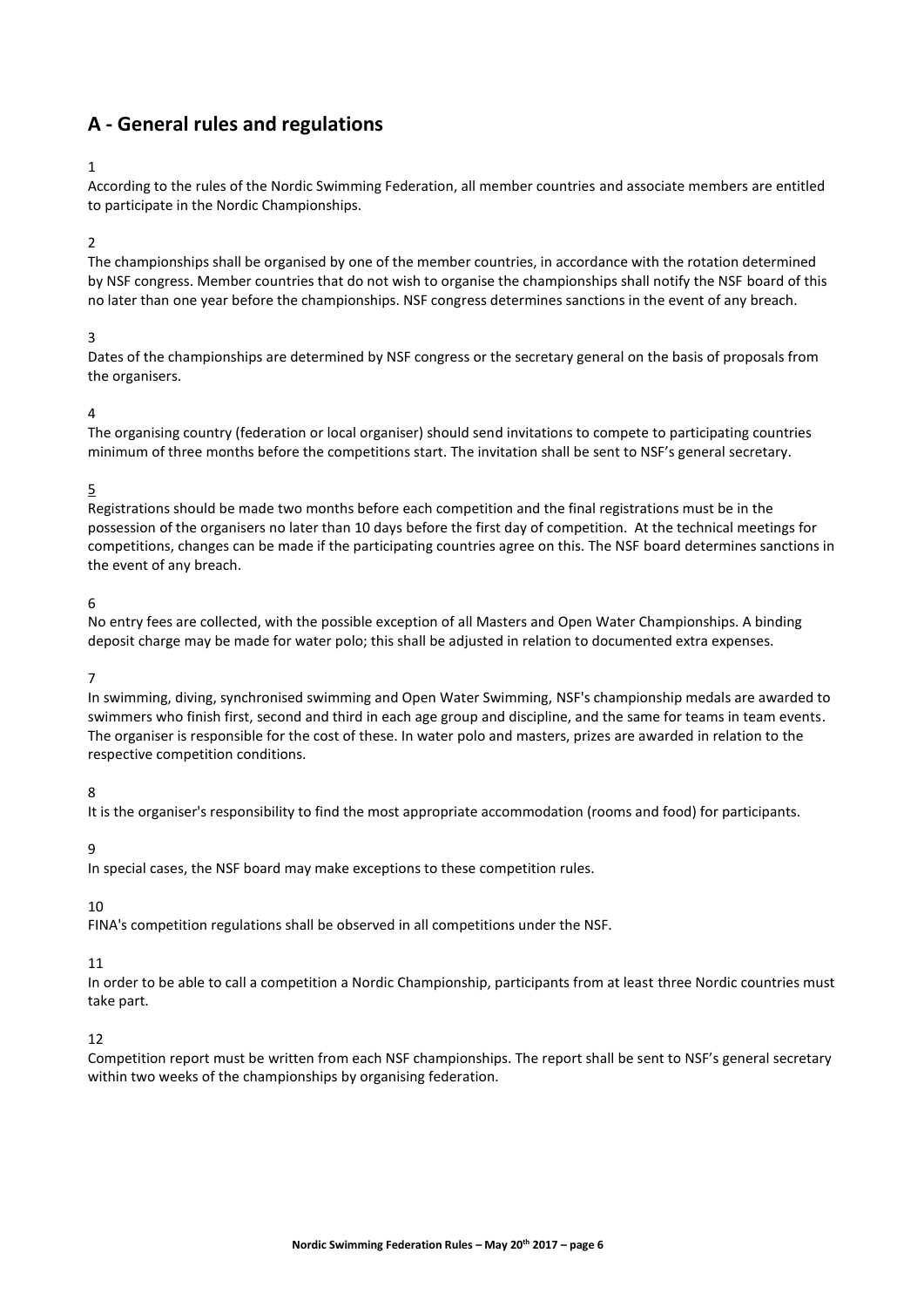# 

The competition between countries is the same for all disciplines and the points are calculated according to the following table:

| Individual + all diving events | <b>Swimming relays</b> |
|--------------------------------|------------------------|
| Position / Points              | Position / Points      |
| 9                              | 18                     |
|                                | 14                     |
| 6<br>3                         | 3<br>13                |
| 5<br>4                         | 12<br>4                |
| 4                              | 11                     |
| 3<br>6                         | 10<br>6                |
|                                | 9                      |
| 8                              |                        |
|                                |                        |

# 

Every member country appoints a NSF contact person for swimming, diving, water polo, synchronized swimming, open water and masters. The contact information will be given to NSF's general secretary.

All Nordic meetings should be held in conjunction with the annual championships.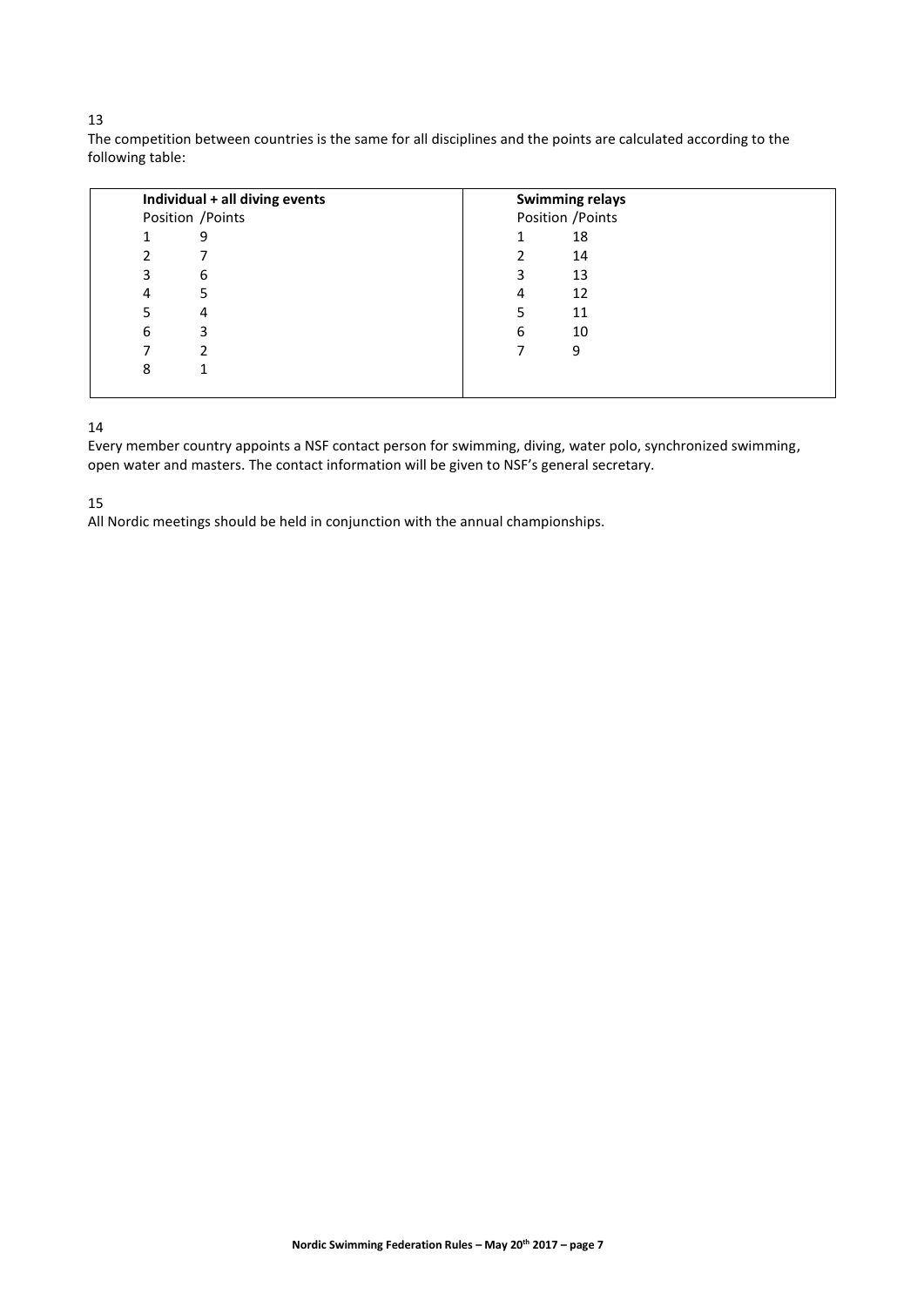# **B - Swimming**

## **1. Nordic Championships**

- 1.1 Nordic championships are should be held every year in December.
- 1.2 Championships are held over a 25-meter course. Championships should preferably be held in an 8-lane pool.
- 1.3 Competitors in the championships shall be:

#### Juniors

- boys who reach the age of 14 to 17 during the calendar year
- girls who reach the age of 13 to 16 during the calendar year

#### Seniors

- boys 18 years and older during the calendar year
- girls 17 years and older during the calendar year
- 1.4 Each participating country may enter an unlimited number of individual swimmers in individual events and one team per age group in team events. A maximum of two swimmers per age group and country may swim the finals.

Late entries are allowed until the end of the team managers meeting the day before the competition starts.

All relays must be entered with an entry time (sum of four individual times and no withdraw from relay takeovers)

- 1.5 The disciplines in the championships are swum in heats and a final. The age groups swim joint heats in each discipline but separate finals. See order of event and start time of each session under "Order of events".
	- 800 and 1,500 m freestyle are swum as combined timed finals. 800m/1500 meters the slowest heats will be swum in the morning session and the fastest in the evening. Medals will be awarded in both Junior and Senior age groups.
	- Relays in 4 x 100 freestyle, 4 x 200 freestyle and 4 x 100 medley is conducted in two groups; junior and senior. However junior swimmers can take part in senior relays, but senior swimmers cannot take part in junior relays.

Each swimmer can only swim in one relay team in each discipline (junior team or senior team). Even though a junior swimmer is included in a senior relay, the points earned by the senior relay will still count in the team competition for senior.

- 50m disciplines are swum as open.
- The mixed 8x50m relay is swum so that all swimmers can be juniors but with a maximum 50% from the senior team.
- The relay events are swum only in the finals session.
- 1.6 The competitions are swum from Friday to Sunday with heats in the morning and finals in the afternoon. Warmup 1.5 hours before each session. Withdrawals can be made 30 min after the each morning session.
- 1.7 The winner of the junior final is the Nordic Junior Champion and the winner of the senior final is the Nordic Champion. NSF logo medals are awarded to swimmers who finish first, second and third in each age group and discipline, and the same for teams in team events.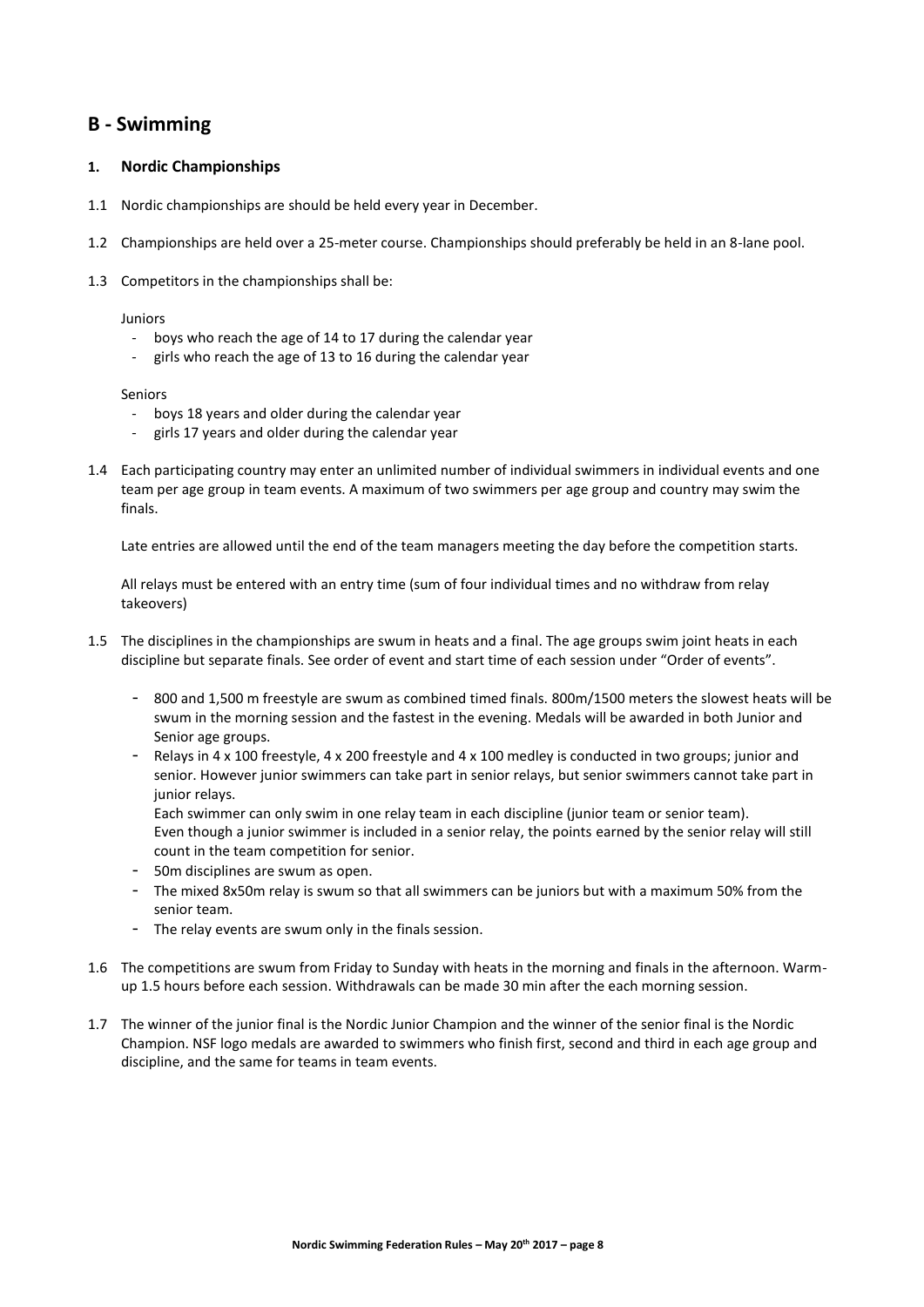#### 1.8 Order of events

| Friday                           |                               | Saturday                          | Sunday                            |  |
|----------------------------------|-------------------------------|-----------------------------------|-----------------------------------|--|
| 1.                               | 200m freestyle girls/women    | 15. 50m breaststroke women (Open) | 27. 50m freestyle women (Open)    |  |
| 2.                               | 200m freestyle boys/men       | 16. 50m breaststroke men (Open)   | 28. 50m freestyle men (Open)      |  |
| 3.                               | 100m breaststroke girls/women | 17. 100m freestyle girls/women    | 29. 200m backstroke girls/women   |  |
| 4.                               | 100m breaststroke boys/men    | 18. 100m freestyle boys/men       | 30. 200m backstroke boys/men      |  |
| 5.                               | 100m backstroke girls/women   | 19. 100m butterfly girls/women    | 31. 200m breaststroke girls/women |  |
| 6.                               | 100m backstroke boys/men      | 20. 100m butterfly boys/men       | 32. 200m breaststroke boys/men    |  |
| 7.                               | 50m butterfly women (Open)    | 21. 400m medley girls/women       | 33. 400m freestyle girls/women    |  |
| 8.                               | 50m butterfly men (Open)      | 22. 400m medley boys/men          | 34. 400m freestyle boys/men       |  |
| 9.                               | 200m medley girls/women       | 23. 50m backstroke women (Open)   | 35. 200m butterfly girls/women    |  |
| 10. 200m medley boys/men         |                               | 24. 50m backstroke men (Open)     | 36. 200m butterfly boys/men       |  |
| 11. 800m freestyle girls/women   |                               |                                   |                                   |  |
| 12. 1500m freestyle boys/men     |                               | 15 minute break                   | 15 minute break                   |  |
|                                  |                               |                                   |                                   |  |
|                                  | 15 minute break               | 25. 4x200m freestyle girls/women  | 37. 4x100m medley girls/women     |  |
|                                  |                               | 26. 4x200m freestyle boys/men     | 38. 4x100m medley boys/men        |  |
| 13. 4x100m freestyle girls/women |                               |                                   | 39. 8x50m freestyle mixed         |  |
|                                  | 14. 4x100m freestyle boys/men |                                   |                                   |  |

Start times of sessions: The preliminary heats should start no later than 9:00 and the finals should start no later than 18:00.

1.9 Points will be awarded according to the NSF general rules and regulations (section A, pkt. 13).

- Only points achieved in finals can be counted.
- A trophy will be awarded to the winning team in the junior group and the winning team in the senior group.
- Points achieved in 50m open events counts (only) in senior team competition.
- There will be awarded no points in 8x50m freestyle relay.

1.10 The following four trophies will be awarded in the "Best performance award":

- Trophy for overall best female youth performances according to FINA points (junior girls)
- Trophy for overall best male youth performances according to FINA points (junior boys)
- Trophy for overall best female youth performances according to FINA points (senior)
- Trophy for overall best male youth performances according to FINA points (senior)

## **2. Nordic age group Championships**

- 2.1 The Nordic age group Championships in swimming should be held every year in July.
- 2.2 Championships are held over a 50-meter course. Championships should preferably be held in an 8-lane pool.
- 2.3 Competitors in the championships shall be:
	- boys who reach the age of 14 to 16 years during the calendar year
	- girls who reach the age of 13 to 15 years during the calendar year
- 2.4 Each participating country may enter a maximum of four swimmers in each individual event (50, 100, 200 and 400) and one team in relay events, however only two individual swimmers will count in the team competition. All entries will be seeded by time.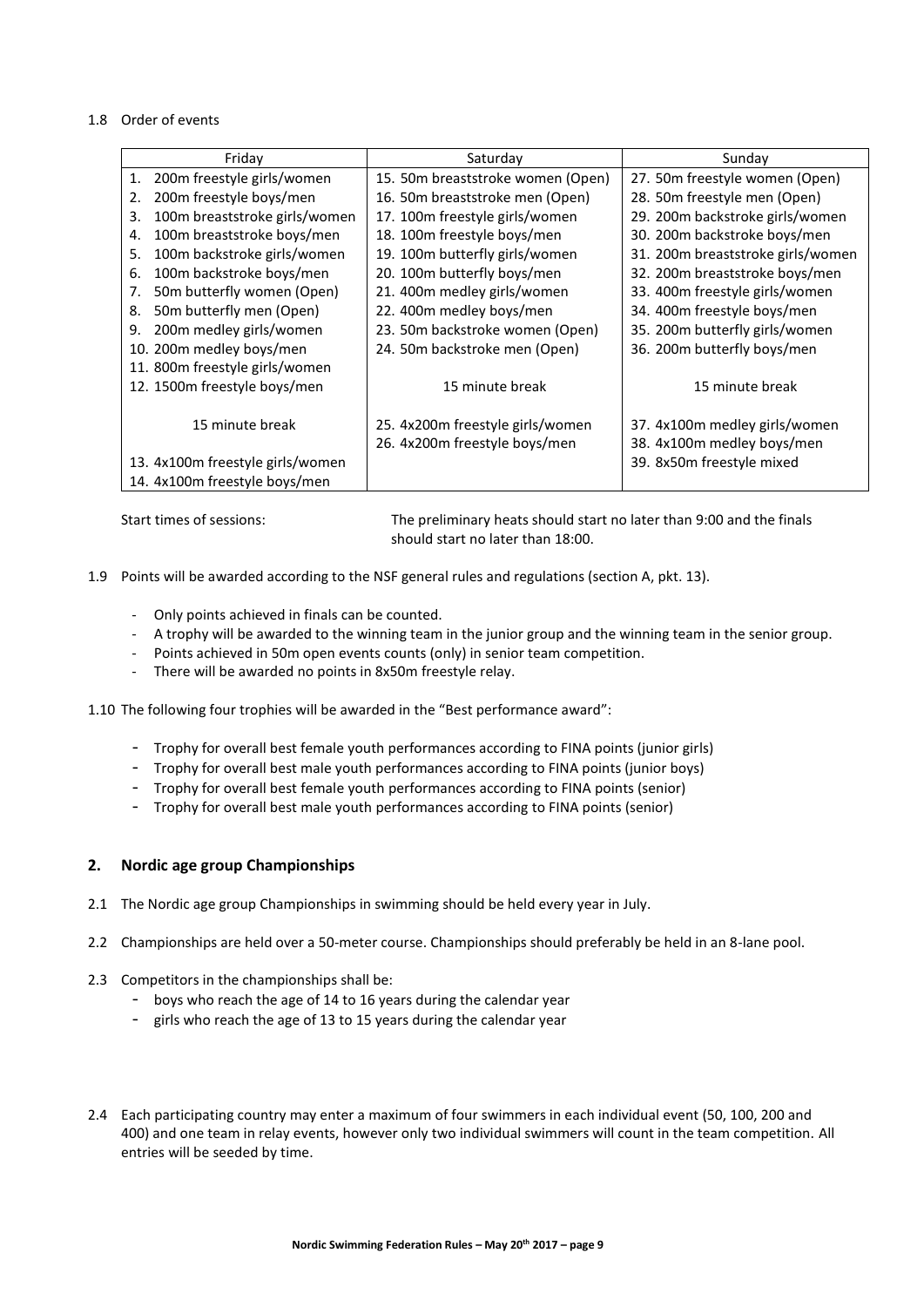Maximum of two swimmers per country can be entered in 800 and 1500m freestyle unless there is empty lanes. Extra swimmers is to be decided at the team managers meeting. Extra swimmers are selected based on entry times. Extra swimmers will in 800 and 1500m free will count in the team competition if their result rank them in top 8 in the competition and top 2 in their team.

Late entries are allowed until the end of the team managers meeting the day before the competition starts.

All relays must be entered with an entry time (sum of four individual times and no withdraw from relay takeovers)

- 2.5 The disciplines in the championships are swum as direct finals.
- 2.6 The competitions are swum in two sessions on Saturday and one session on Sunday. Warm-up 1.5 hours before each session. See order of event and start time of each session under "Order of events".
- 2.7 The winner of the championships is the Nordic Age Group Champion. NSF logo medals are awarded to swimmers who finish first, second and third in each discipline, and the same for teams in team events.
- 2.8 Order of events

| Saturday                      | Saturday                         | Sunday                           |
|-------------------------------|----------------------------------|----------------------------------|
| 800m Freestyle Girls<br>1.    | 11. 400m Individual medley Girls | 23. 400m Freestyle Girls         |
| 1500m Freestyle Boys<br>2.    | 12. 400m Individual medley Boys  | 24. 400m Freestyle Boys          |
| 100m Freestyle Girls<br>3.    | 13. 200m Freestyle Girls         | 25. 200m Backstroke Girls        |
| 100m Freestyle Boys<br>4.     | 14. 200m Freestyle Boys          | 26. 200m Backstroke Boys         |
| 200m Butterfly Girls<br>5.    | 15. 100m Backstroke Girls        | 27. 100m Breaststroke Girls      |
| 200m Butterfly Boys<br>6.     | 16. 100m Backstroke Boys         | 28. 100m Breaststroke Boys       |
| 200m Breaststroke Girls<br>7. | 17. 50m Freestyle Girls          | 29. 200m Individual medley Girls |
| 200m Breaststroke Boys<br>8.  | 18. 50m Freestyle Boys           | 30. 200m Individual medley Boys  |
|                               | 19. 100m Butterfly Girls         |                                  |
| 15 minute break               | 20. 100m Butterfly Boys          | 15 minute break                  |
|                               |                                  |                                  |
| 4x100m Medley Girls<br>9.     | 15 minute break                  | 31. 4x200m Freestyle Girls       |
| 10. 4x100m Medley Boys        |                                  | 32. 4x200m Freestyle Boys        |
|                               | 21. 4x100m Freestyle Girls       |                                  |
|                               | 22. 4x100m Freestyle Boys        |                                  |

Start times of sessions: The preliminary heats should start no later than 10:00 and the finals should start no later than 18:00.

- 2.9 Points will be awarded according to the NSF general rules and regulations (section A, pkt. 13).
	- A trophy will be awarded to the winning team.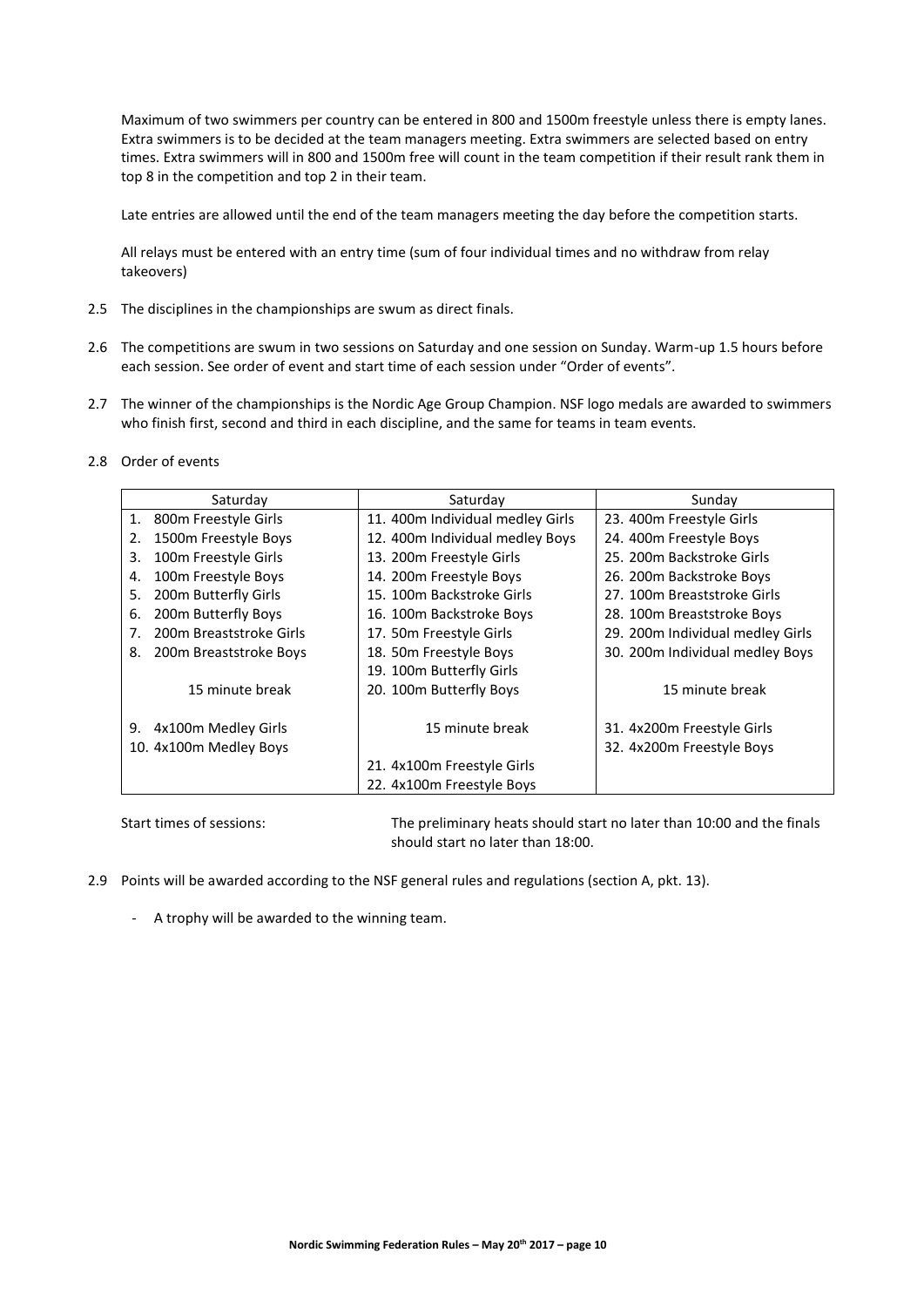# **C - Diving**

# **1. Nordic Junior and Senior Championships**

- 1.1 The Nordic Diving Championships are held every year**.** The junior and senior championships can be held as a combined event.
- 1.2 Participating countries can enter two competitors in each discipline. In synchronised competitions and the team event, only one team per country can take part.

## 1.3 Competition disciplines

- The senior championship includes 1 m and 3 m springboard and platform for women and men.
- The junior championship includes 1 m and 3 m springboard and platform for girls and boys.
- If the competition facilities allow for synchronised diving, this shall be included in the senior and junior championships.
- Team events are held with one woman and one man from each country. Also 5m and 7.5m heights can be used.

The following competition series shall apply:

## Seniors, women and men

- 1 m, 3 m and platform: According to FINA rules.
- Synchronised 3 m and platform: According to FINA rules for synchronised diving. Also 5m and 7.5m can be used in platform synchronized diving.
- Team Event: According to LEN rules for Team Event.

## Class A, B, C

- 1 m, 3 m and platform: Competitions follow FINA's requirements for competition series of 1m, 3m, platform and synchro 3m.

## 1.4 Ages

- 1. Boys and girls who during the calendar year are maximum 18 years on 31 December.
- 2. Boys and girls who during the calendar year are maximum 15 years on 31 December.
- 3. Boys and girls who during the calendar year are maximum 13 years on 31 December.

## Individual

- A competitor can only compete in one junior class, with the exception that he or she can compete in the synchronised competition in the junior class.

## Synchro

- Open for 18-year-olds and below

## 1.5 Judges

The participating countries shall nominate at least two qualified judges for the championships. Judges meetings shall be held in connection with the Nordic Championships. Judge evaluation shall take place at every championship. Parents may not judge their own children.

## 1.6 Implementation of competitions

Competitions are held over three days.

1.7 Medal statistics

Medal statistics shall be calculated separately for seniors and juniors. Two trophies will be awarded to the countries according to "General rules and regulations" (13): one for juniors and one for seniors.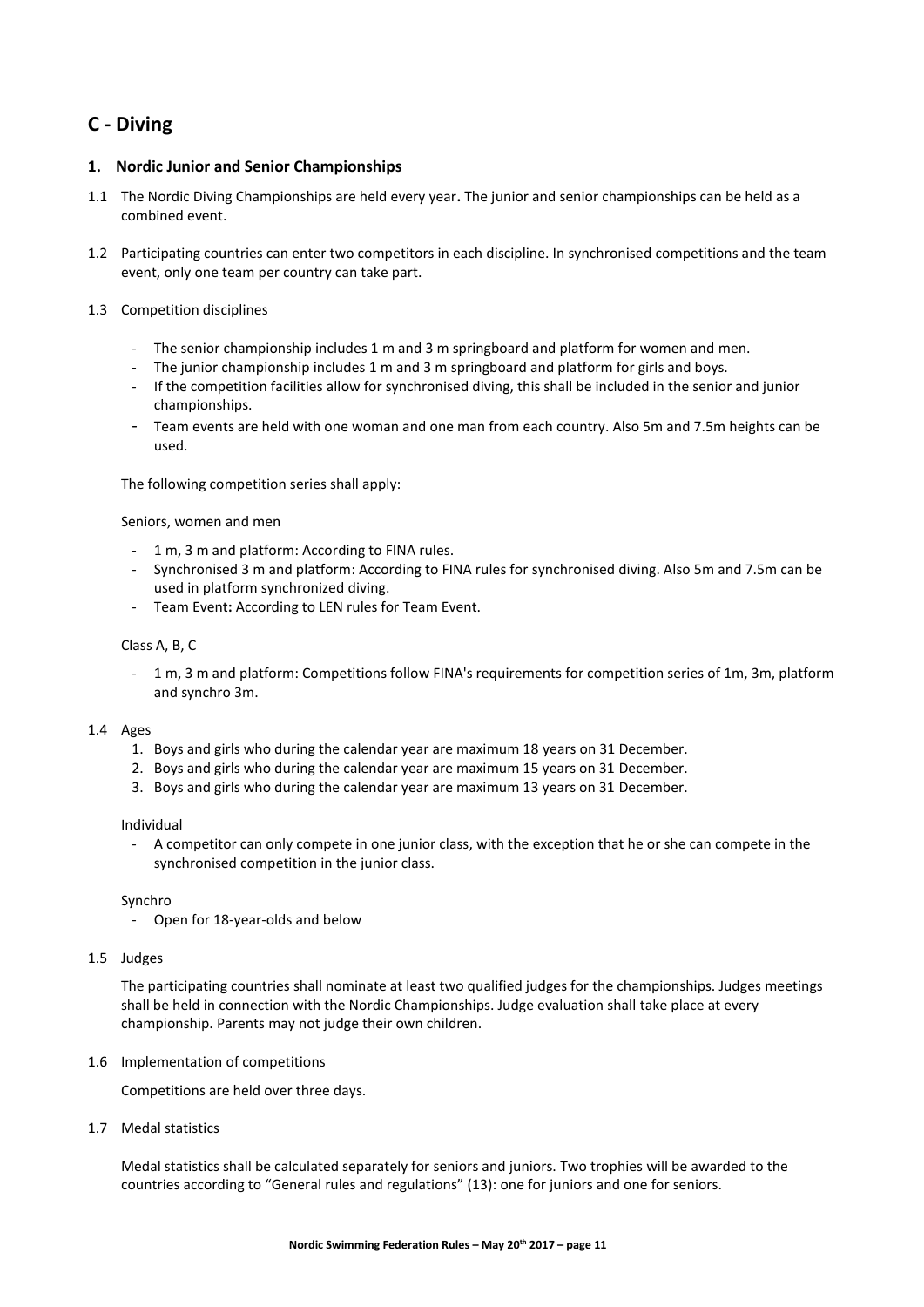# **D - Synchronised swimming**

# **1. Nordic Junior and Senior Championships**

Not in the programme until further notice.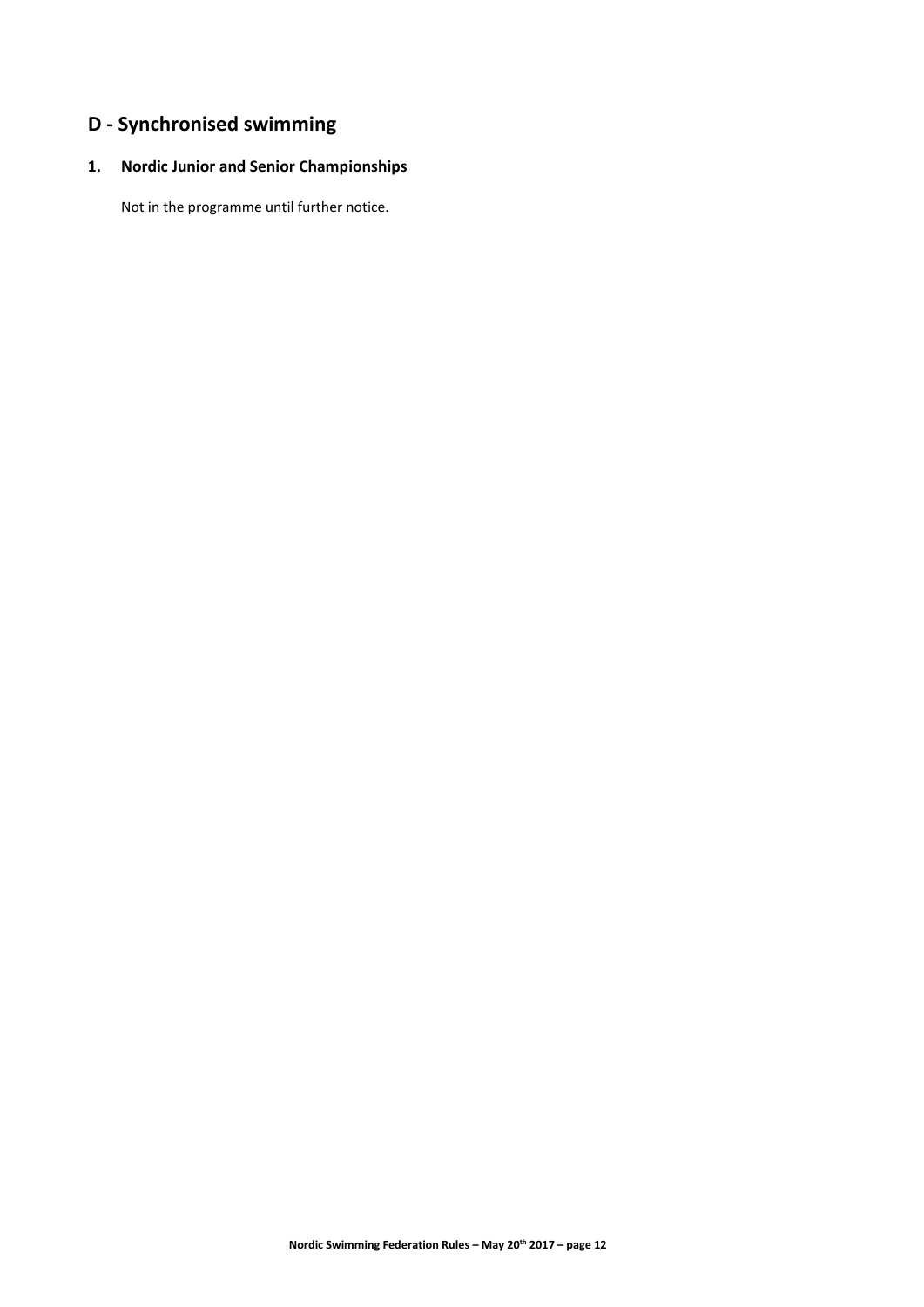# **E - Water polo**

# **1. Nordic Championships for men and women**

Not in the programme until further notice.

# **2. Nordic Junior Championships**

2.1 The Nordic water polo championships for boys and girls are held every year if three or more member countries participate.

2.2 Competitions may be held as open to all member countries of FINA.

2.3 The championships start on the last Friday of November and are organized in two age groups:

- Youth 17: Players who reach the maximum age of 17 during the calendar year
- Youth 15: Players who reach the maximum age of 15 during the calendar year

The championships in the two age groups can be organized on different dates and at two different locations.

2.4 The participating countries shall nominate at least one qualified referee for the championships if participate with one or two teams. The participating countries shall nominate two qualified referees for the championships if more than three teams participate.

2.5 The organisers are allowed to choose for themselves an appropriate form for the tournament, based on the number of teams entered. The announcement considering the form of the tournament shall be sent to the participating teams no later than one month before the tournament.

2.6 Girl players may be members of boy teams.

## 3.**Nordic Championships for club teams**

Not in the programme until further notice.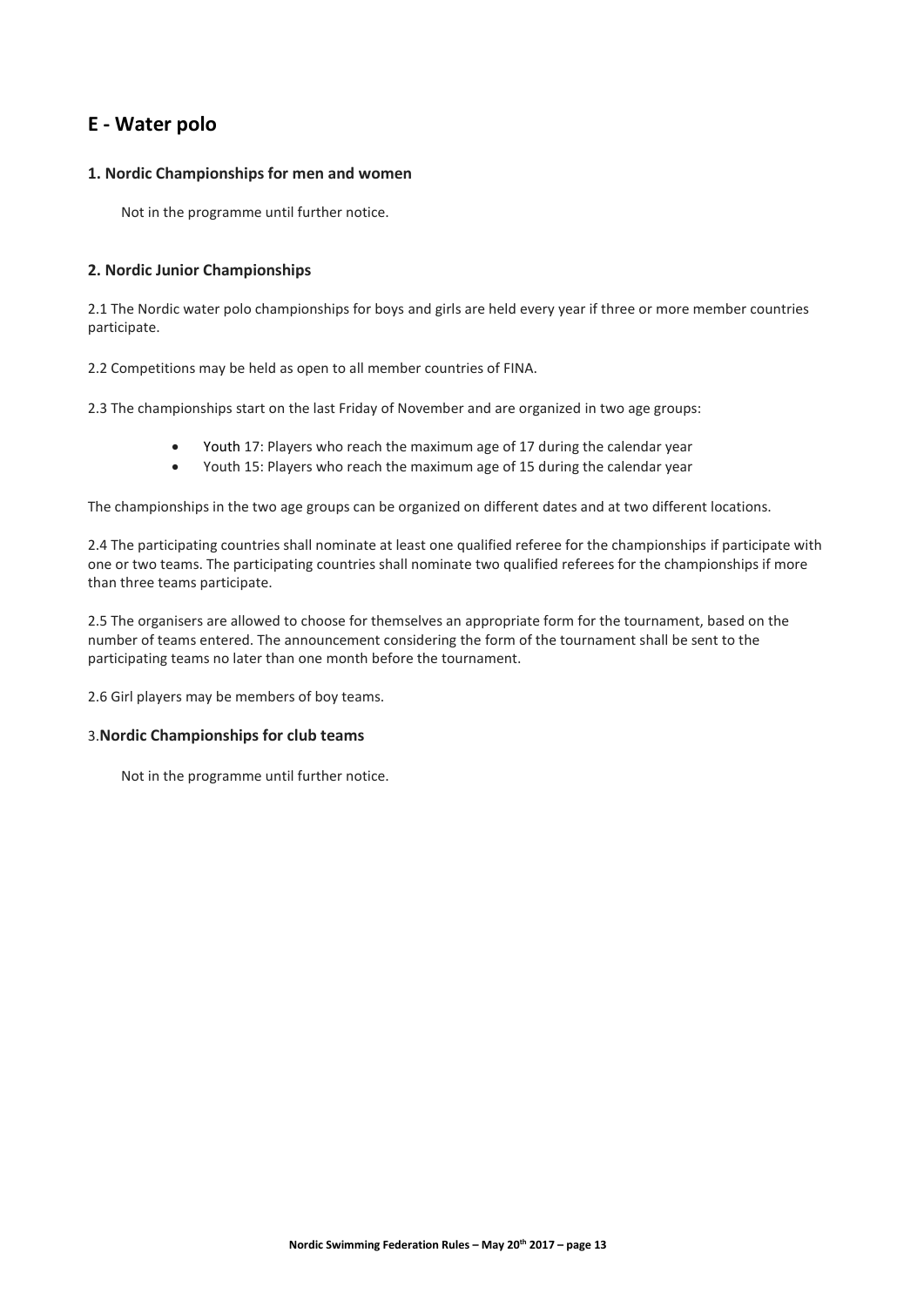# **F - Masters**

# **1. Nordic Open Masters Championships in swimming**

1.1 The Nordic Open Masters Swimming Championships shall be held on the first weekend of October each year.

#### 1.2 Programme

Depending on the number of lanes in the pool and access to the pool, the organisers are free to decide:

- whether a longer freestyle discipline shall be included in the competition programme
	- which of the following options for competition days shall be used:
		- o start Friday finish Saturday
			- o start Friday finish Sunday
			- o start Saturday finish Sunday
- change of order of disciplines, depending on whether the programme includes three or four sessions and/or a longer freestyle discipline.

#### 1.3 Disciplines

| 1-2.400m freestyle M W                 | 17-18. 50m breaststroke M W                 |
|----------------------------------------|---------------------------------------------|
| 3-4. 50m butterfly M W                 | 19-20. 100m medley M W                      |
| 5-6. 100m breaststroke M W             | 21-22. 200m breaststroke/200 backstroke M W |
| 7-8.100m backstroke M W                | 23-24. 4x50m medley M W                     |
| 9-10. 200m butterfly/200 freestyle M W | 25. 4x50m medley Mix (2 women and 2 men)    |
| 11-12. 4x50m freestyle M W             | 26-27. 400m medley/200m medley M W          |
| 13-14. 100m freestyle M W              | 28-29. 50m backstroke M W                   |
| 15 -16. 100m butterfly M W             | 30-31. 50m freestyle M W                    |
|                                        | 32. 4x50m freestyle Mix (2 women and 2 men) |

The 200 m events in different styles are held every other year, with butterfly and breaststroke in even years and freestyle and backstroke in odd years. The 400 m individual medley is held in even years and the 200 m in odd years. 800 m or 1,500 m freestyle can be included in the programme, as decided by the organiser. Age groups follow FINA rules (MSW 1 Age Groups).

#### 1.4 Participants

To participate, a competitor must be a member of an association that is a member of the respective country's "Swimming Federation".

#### 1.5 Prizes

Nordic Championship medals are awarded to  $1<sup>st</sup>$ ,  $2<sup>nd</sup>$  and  $3<sup>rd</sup>$  placing swimmers. In team events, medals are only awarded for first place. Medals are awarded to all members of the winning team.

#### 1.6 Invitation

The invitation to the Open Nordic Masters Championships shall be available on the organising country's website no later than four months before the competition. The invitation shall also be available in English. The invitation shall be sent by the organising club to all Nordic swimming federations.

## 1.7 Entry fee

The organising club decides the entry fee with the approval of the national swimming federation. However, this may not exceed that which applies to the European Masters Championships.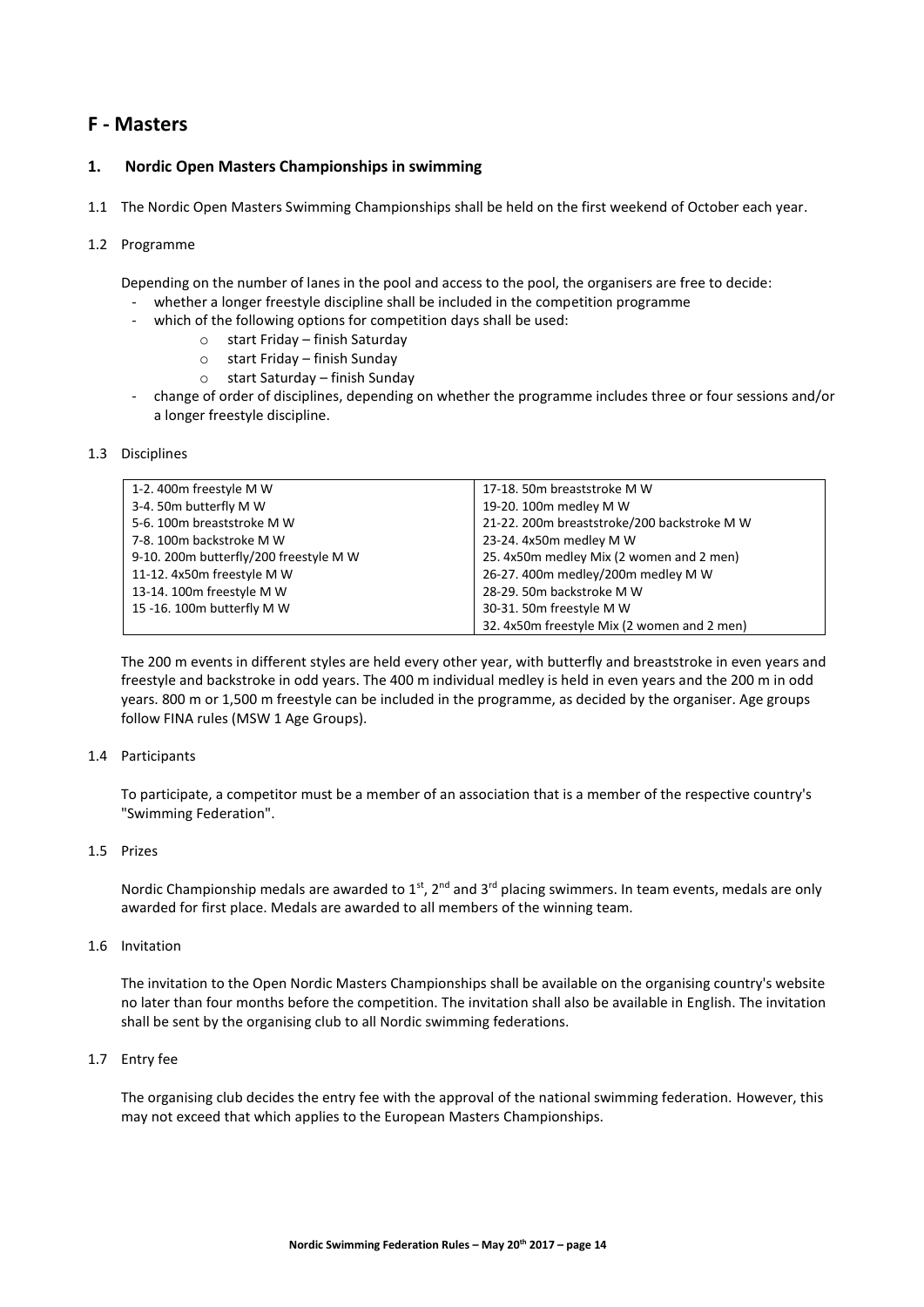# 1.8 Record

Nordic Masters records are updated by the Swedish Swimming Federation. Records shall be sent to the e-mail address given by the Swedish Swimming Federation. The records list is available on the Swedish Swimming Federation's website - Masters. Each country shall ensure that new Nordic records are advised to the person responsible for the Nordic records list.

# **2. Nordic Masters Championships in Diving**

Not in the programme until further notice.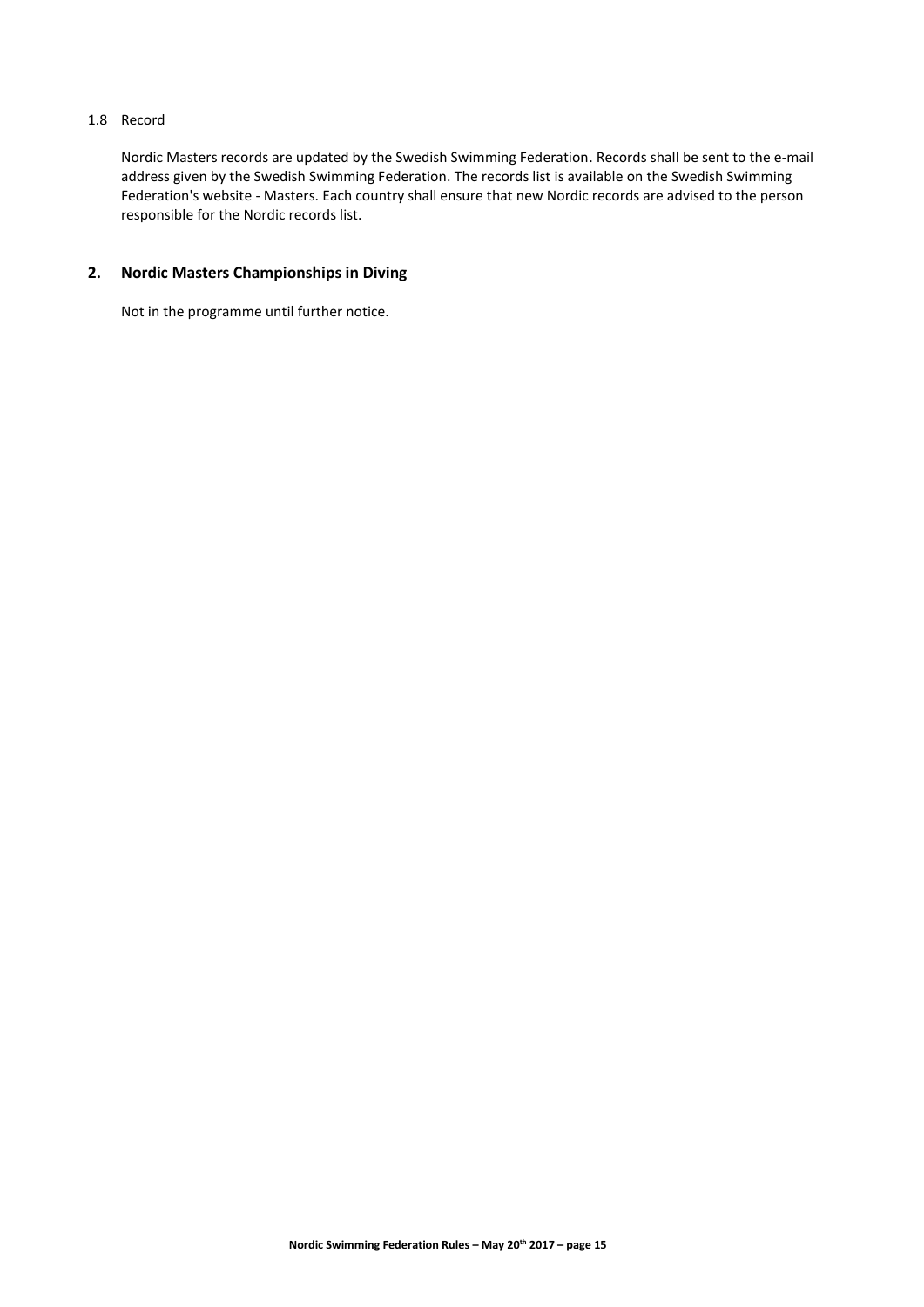# **G - Open Water Swimming and Open Water Masters**

# **1. The Nordic Open Water Swimming Championships**

- 1.1 The Nordic Open Water Swimming Championships are held every year in either July or August.
- 1.2 The Nordic Open Water Swimming Championships distances are 5km and 10km for Seniors, 5km and 7,5km for Juniors, and 3km for Masters. If for any reason it isn't possible to conduct a 7,5 km race for Juniors, a 10km race will be swum instead.

If a race is held on a shorter course, this course should be long enough to ensure that a maximum of 5 rounds are needed in total in order to swim the race. If turning in the race is not fully understandable, and logical, the turns should always be made in the same direction throughout the course.

1.3 Competitors in the championships shall be:

#### Juniors

- Boys between the ages of 14 and 19 during the calendar year
- Girls between the ages of 14 and 19 during the calendar year

#### Seniors

- Men 20 years and older during the calendar year
- Women 20 years and older during the calendar year

#### Masters

- Men 25 years and older during the calendar year
- Women 25 years and older during the calendar year

Both genders are divided into five-year age bands and will cover the top age required by (25-29 years, 30-34 years, 35-39 years etc.)

1.4 Each participating country may enter an unlimited number of individual swimmers in all events.

Swimmers participating in the Nordic championships shall represent their country and must be entered through their national federation.

The Championships may be held as Open Championships, but only swimmers representing national federations as part of the NSF can be awarded Nordic Championship titles.

Enrolment and payment shall take place on the event website. A participation fee can be applied by local organisers but it cannot exceed EUR 30 per race, per swimmer.

1.5 All swimmers shall have their competitor number written visibly in waterproof ink on the top of their back or their arms, and on their swimming cap. If swimming in a wetsuit, the competitor number shall be written on the hand, and on the swimming cap.

Points of difference to FINA's rules include, in particular :

- Wetsuits and swim caps may be worn in temperatures of less than 20 °C for safety reasons.
- Wetsuits and swim caps must be worn in temperatures of less than 18 °C for safety reasons.
- Local adaptations may be made with regards to the start, finish and feeding platforms.
	- $\circ$  If the start and/or finish take place on land, dispensation shall be given to the rule of not being allowed to walk on the bottom during the start and/or finish.
- The water should have a minimum temperature of 15 °C.
- Masters competition must be swum as a separate race from the other Nordic Championship races.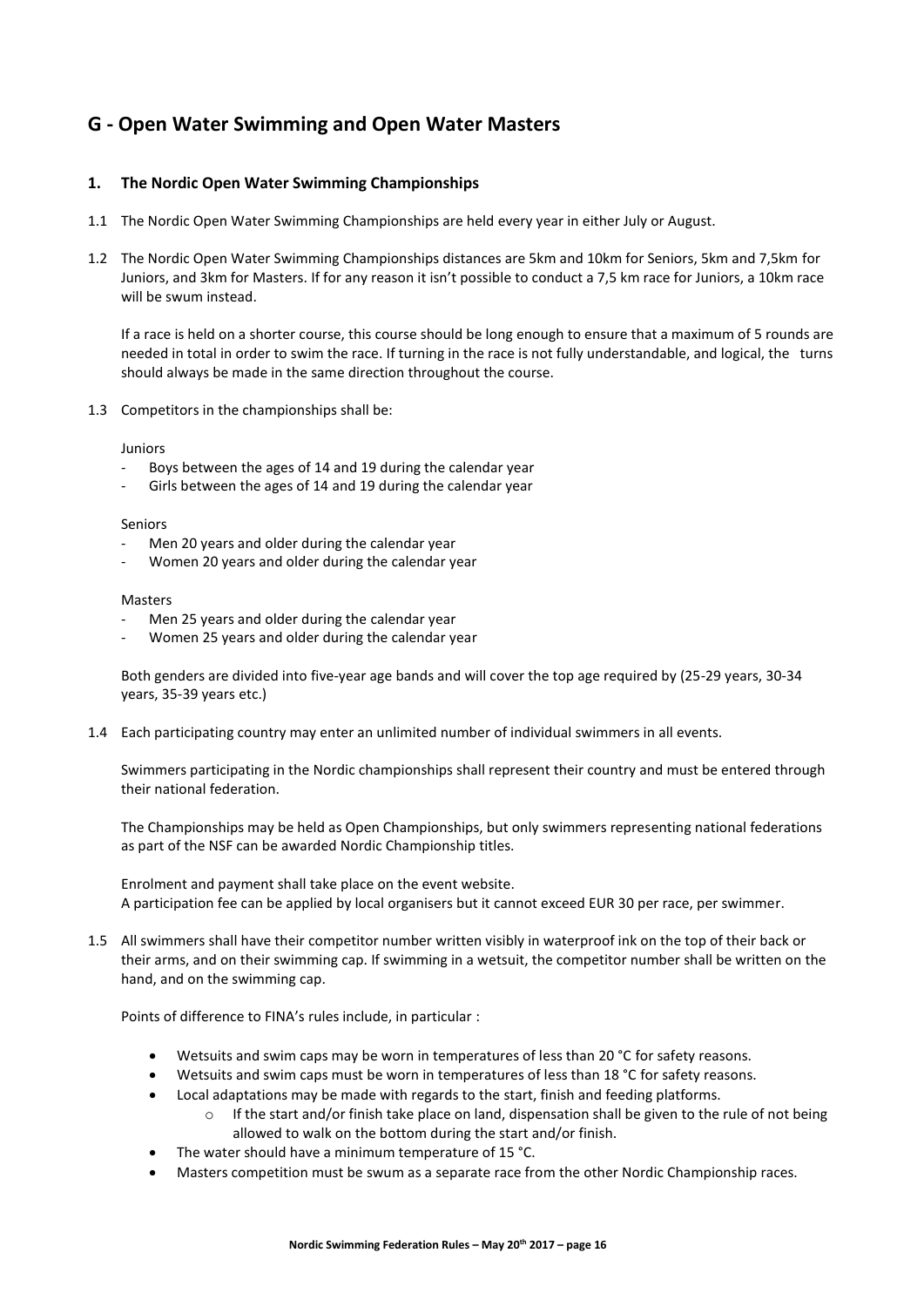- Masters competition can be a part of a mass participation event.
- Masters swimmers should always wear a wetsuit for safety reasons.
- 1.6 The championships are conducted over two days of competition so that only one event for junior and senior swimmers are conducted on each day.

The host country can decide to conduct the championships in different locations and on different dates, however the events for junior and senior swimmers must be held on two days after each other on the same competition site.

The competition site should be available for training the day before the first event.

- 1.7 The winner of the junior competition is the Nordic Open Water Junior Champion, the winner of the senior competition is the Nordic Open Water Champion and the winner of each age group in the masters competition is the Nordic Open Water Masters Champion. NSF logo medals are awarded to swimmers who finish first, second and third in each age group and discipline.
- 1.8 Organisers can decide the order of events taking section G, pkt. 1.6 into account.
- 1.9 No team competition is conducted.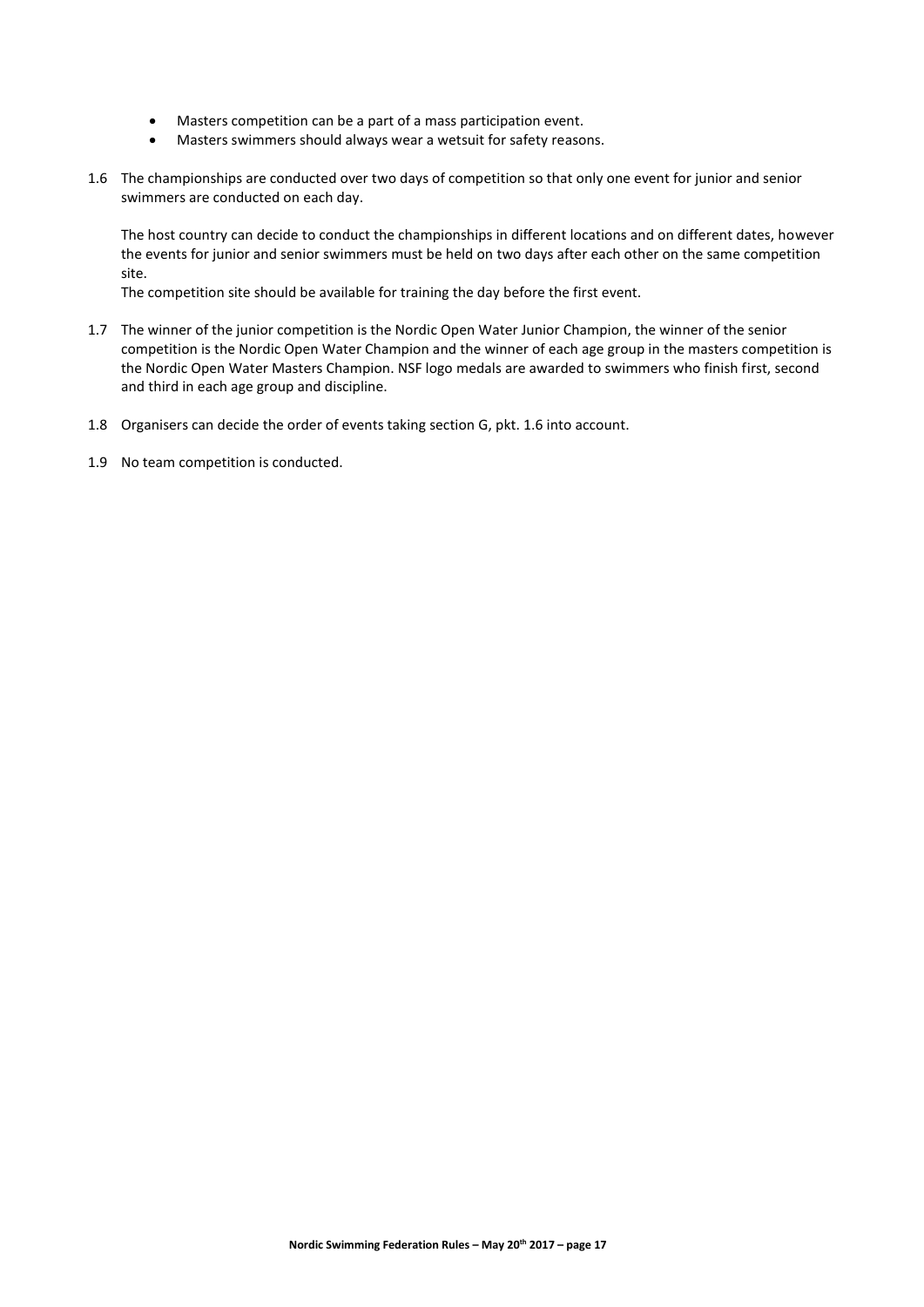# **H - Nordic Education Group**

# **1. Objective**

The objective is to develop learn to swim –programmes, swimming teaching and baby swimming in the Nordic countries and to arrange a Nordic conference on swimming teaching and a Nordic conference on baby swimming every other year.

The aims of the conferences are:

- to provide new knowledge and add expertise
- to disseminate information in Nordic countries and in Europe
- to help to develop learn to swim -programmes, swimming teaching and baby swimming in swimming clubs

## **2. Membership and organisation**

Each NSF member country appoints a representative to the Nordic Education Group (NEG) working group. The appointed persons should consist of persons from the federations who work in the field of learn to swim programmes. The chairman always represents the country organizing the next conference.

NSF's member countries appoint a contact person for baby swimming in each country.

The role of the NEG-group is to make suggestions for the topics for the conferences for the organizing country. The cooperation of the NEG-group and the planning of the conferences shall be made via e-mail or other electronic tools. If the group so decides it can arrange a meeting. Each country pays for its own NEG-group expenses for the meetings and conference. Reports from the meetings are sent to the NSF general secretary.

# **3. Administration**

The host country for the next conference on swimming teaching or baby swimming is responsible for the administration and conduct of the conference. NSF's president country and the NEG are responsible for the administration of the NEG.

# **4. Finance**

The organising country is responsible for the finances of the conference.